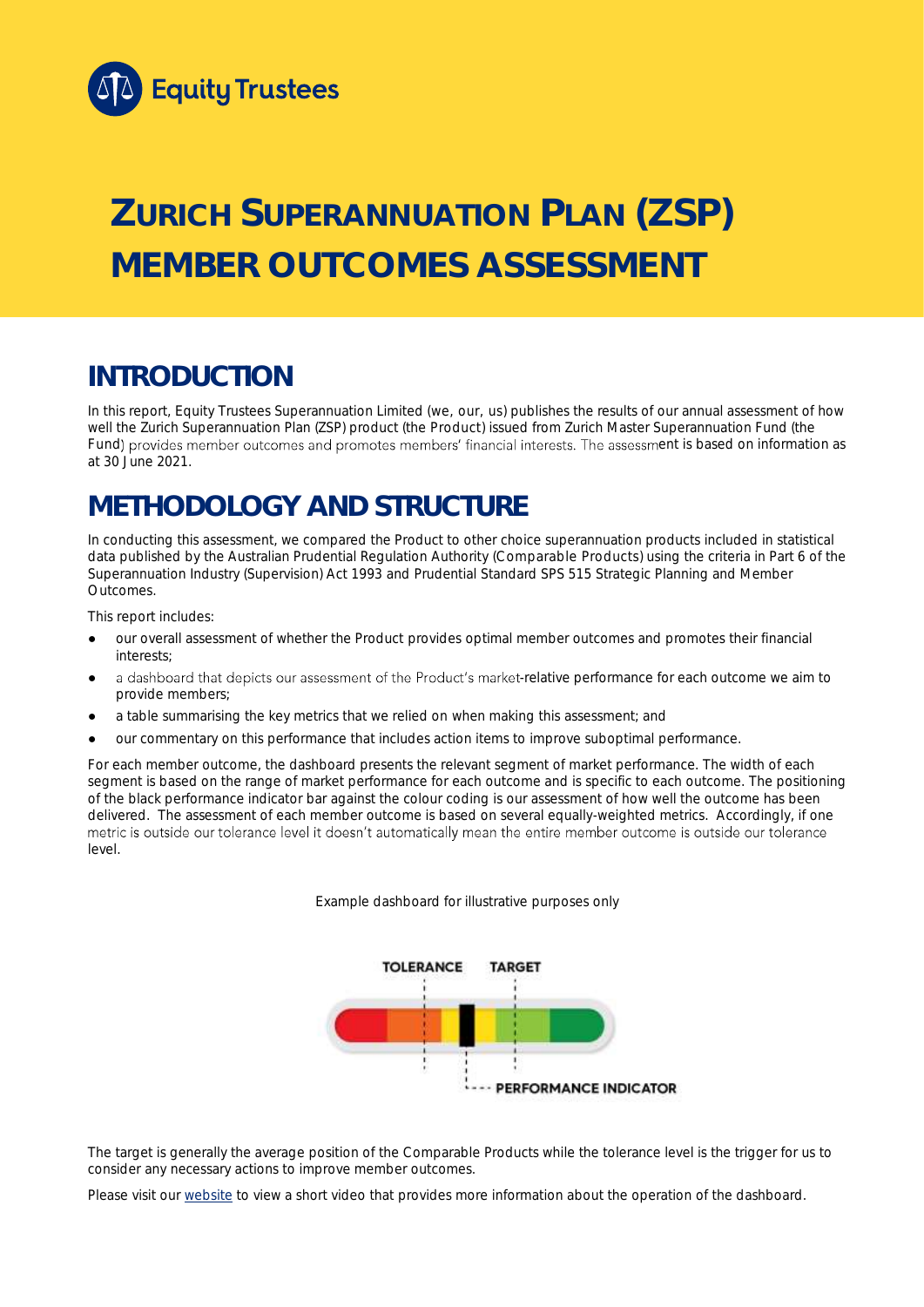

## **OVERALL ASSESSMENT**

Having carefully considered the comparisons of the Product with Comparable Products set out in this report, including the dashboards, metrics, commentary, and other relevant information available to us at the time of writing, we have concluded that as a result of the following factors the Product is promoting members' financial interests:

- 1. the fees and costs that affect the return to members are not appropriate having regard to their financial interests;
- 2. the net returns for the Product (i.e. returns after deducting all fees, costs and taxes) are consistent with market rates;
- 3. the level of investment risk for the Product is not acceptable in relation to the net returns generated;
- 4. the investment strategy for the Product is appropriate;
- 5. the options, benefits and facilities offered in the Product are appropriate for members;
- 6. the insurance premium charged for the Product does not inappropriately erode members' account balances;
- 7. the insurance strategy for the Product is appropriate; and
- 8. the scale of the Product and the Fund does not disadvantage members.

### **ACTION ITEMS**

To improve the level of investment risk:

- we have made changes to the investment strategy by increasing the allocation to liquid alternatives and adding an allocation to low duration absolute return bond strategies at the completion of the last review of the Strategic Asset Allocation;
- we will be looking to add an allocation to growth fixed income; and
- we are continuing to look at investment manager changes where there is an underperformance in the portfolio.

To reduce fees and improve net returns:

- we have initiated discussions with Zurich to reduce costs and bring the fees within our tolerance level; and
- fee changes will be addressed in the Fund's Strategic Business Plan for the financial years 2023-25.

## **DASHBOARD**

#### **STRATEGIC CONTEXT**

Working together with the Fund's Promoter, Zurich Australia Limited, the Fund's purpose is to provide members with simple, viable and effective superannuation products that are competitive and leverage the Zurich Group's capabilities and reputation. We aim to provide excellent customer service, strong governance and compliance management, along with sustainable investment returns; and commit to no increase in the current administration fee levels above Consumer Price Index (CPI) rises before June 2025.

To support this purpose, our goals for the Fund are to deliver competitive products to members, meet members' reasonable expectations, maintain strong governance and maintain Fund viability.

The Product is a choice accumulation product.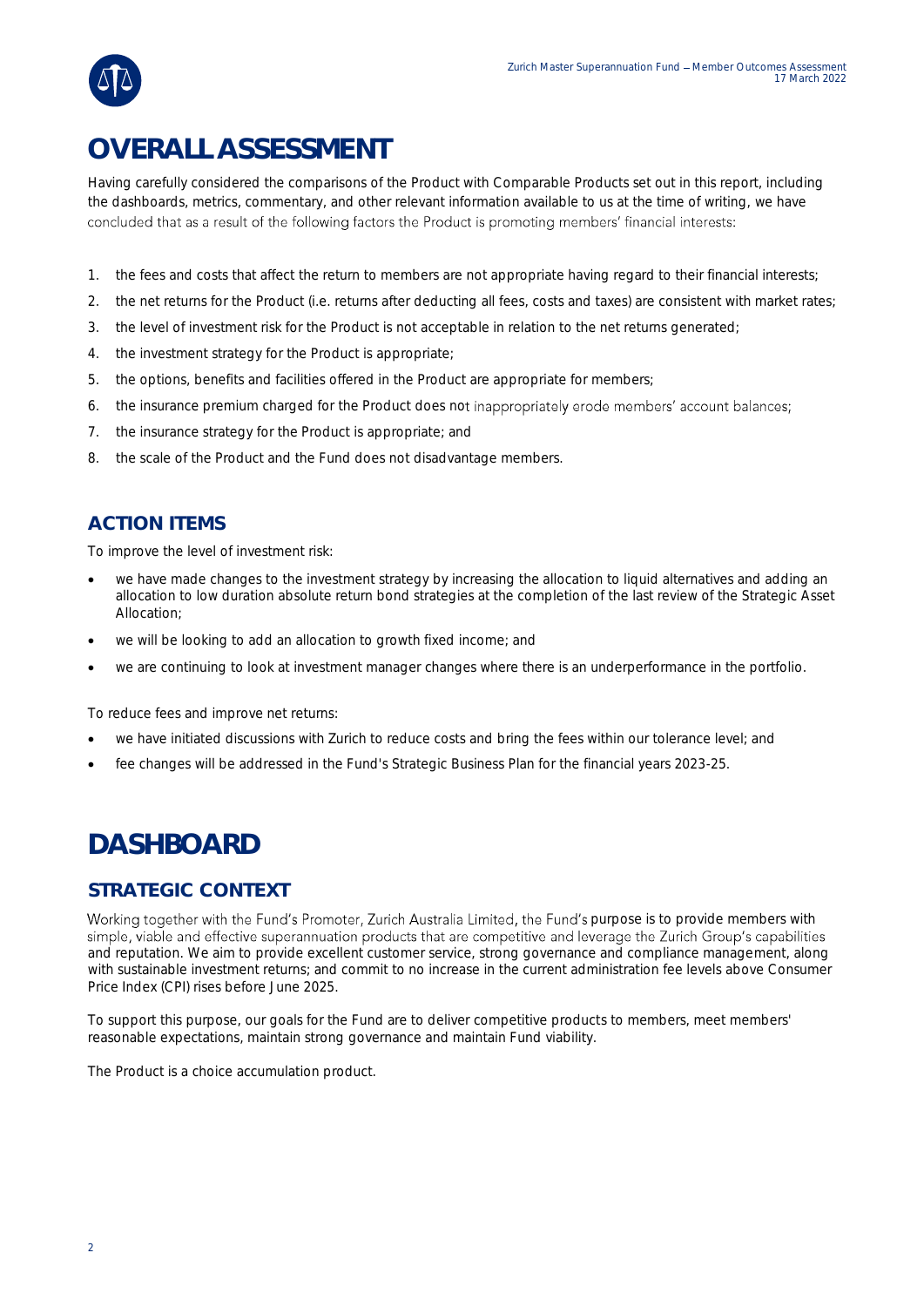

### **INVESTMENT RISK AND RETURN**



#### Commentary

The performance indicator measures the average investment risk and return of all investment options in the Product over one, three, five and 10-year periods and is based on an equal weighting of all the metrics in the above table.

Appendix 1 displays the returns for each investment option available in the Product and its weighted average returns over these periods.

This commentary focuses on the five-year weighted average return to 30 June 2021, and the weighted average number of negative annual returns for the 10 years to this date. When reading this commentary, it's important to bear in mind that past performance is not a reliable indicator of future performance.

Over the five years to 30 June 2021 the Product's weighted average investment return does not meet our target and is within our tolerance level. No remedial action is required as a result of this assessment.

Investment risk, as measured by the weighted average number of negative annual returns for the Product over the 10 years to 30 June 2021 is outside our tolerance level.

As a result we are not comfortable that the level of investment risk is acceptable in relation to the returns generated.

To improve the level of investment risk:

- we have made changes to the investment strategy by increasing the allocation to liquid alternatives and adding an allocation to low duration absolute return bond strategies at the completion of the last review of the Strategic Asset Allocation;
- we will be looking to add an allocation to growth fixed income; and
- we are continuing to look at investment manager changes where there is an underperformance in the portfolio.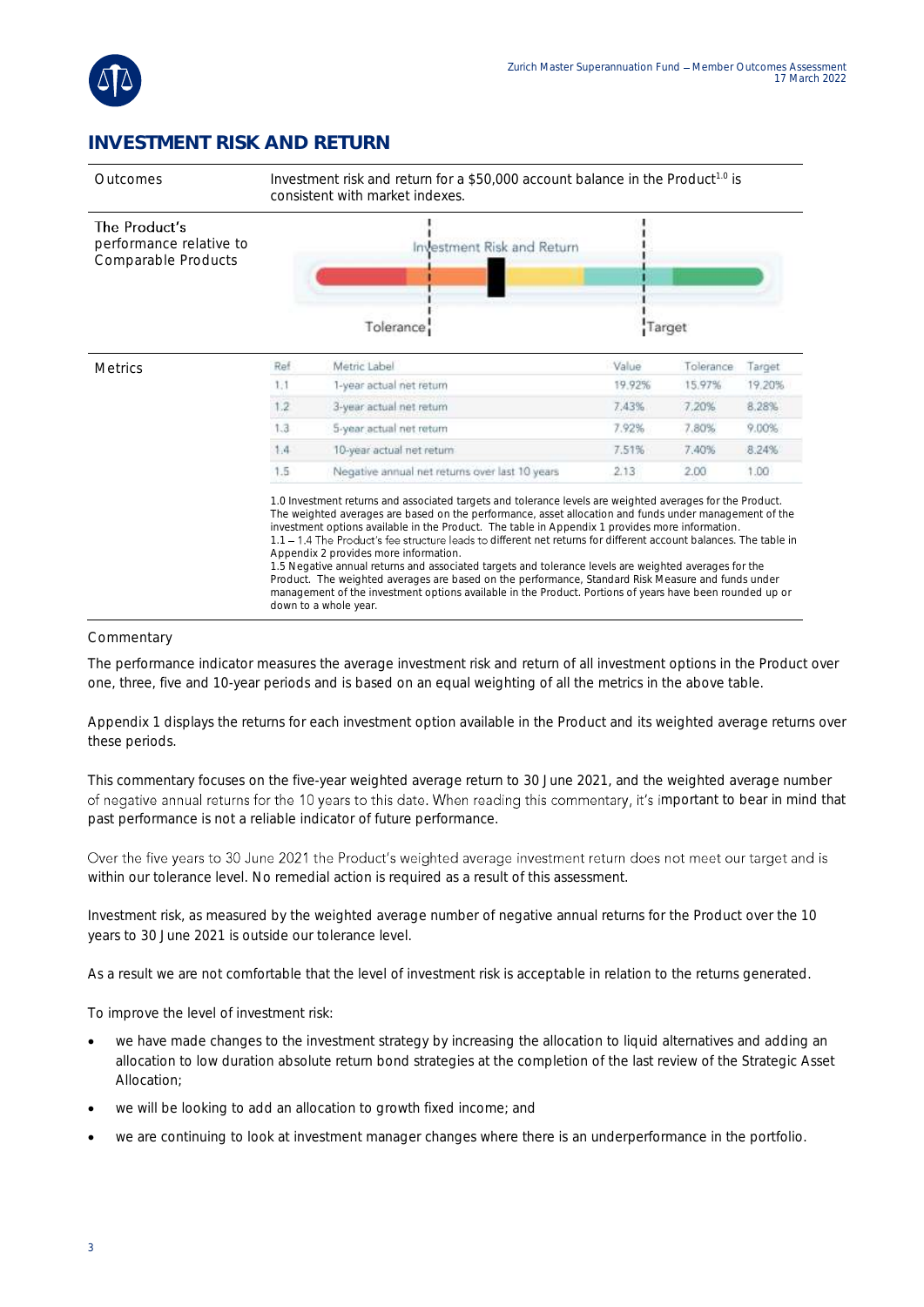

### **FEES AND COSTS**



3.0 The Product's fee structure leads to different net returns for different account balances. The table in the Appendix 2 provides more information.

3.2 These fees include a weighted average investment fee that is based on the investment fees and funds under management of the investment options available in the Product.

#### Commentary

This table lists the Product's administration and investment fees. Other fees may be payable which are set out in the Product's disclosure documents.

The performance indicator measures administration and investment fees together against Comparable Products.

The performance indicator, which is outside our tolerance level is based on an equal weighting of each metric in the above table.

To reduce fees and improve net returns:

- we have initiated discussions with Zurich to reduce costs and bring the fees within our tolerance level; and
- fee changes will be addressed in the Fund's Strategic Business Plan for the financial years 2023-25.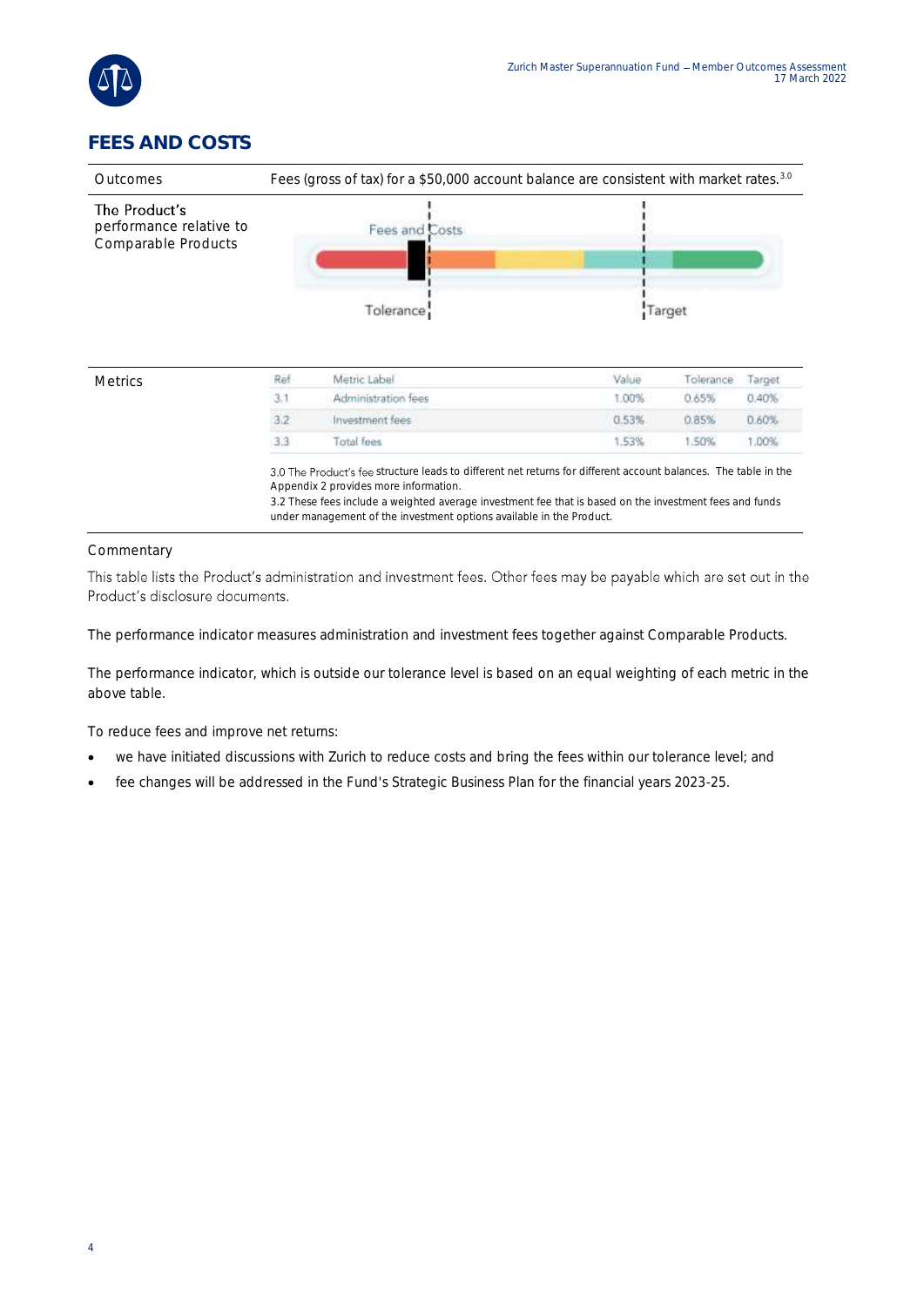

### **INSURANCE CLAIM MANAGEMENT**



| 12.27% |
|--------|
| 5.59%  |
| 1.01   |
|        |

5.3 TPD means "Total and Permanent Disablement".

5.5 IP means "Income Protection"

5.7 EDR means "External Dispute Resolution".

5.7 This is the annual number of insurance-related complaints to the Australian Financial Complaints Authority per 10,000 member accounts.

**Commentary** 

The performance indicator measures the acceptance of insurance claims and the quality of the claims process against Comparable Products.

The performance indicator, which does not meet our target and is within our tolerance level, is based on equal weighting of all the metrics in the above table.

The insured benefits in this Product are supported by retail life insurance policies. For this suite of policies, in the year ended 30 June 2021 the Fund's insurer:

- paid 9 death benefit claims and declined no death benefit claims;
- paid 1 TPD benefit claim and declined 1 TPD claim; and
- paid 5 IP claims and declined no IP claims.

We review all declined insurance claims to make sure the insurer has acted fairly and reasonably, and consistently with the relevant policy terms and conditions. Based on these reviews, we are comfortable that denied claims have been considered appropriately.

The number of insurance-related complaints that have been made to the Australian Financial Complaints Authority meets our target. No remedial action is required as a result of this assessment.

As a result, we are comfortable that valid claims are accepted and paid in a timely manner.

All insurance cover is voluntary. We believe that the appropriate level of insurance cover is a balance between the amount of cover required (based on the maintenance of the member's, and their dependants', standard of living in the event of a claim) and the affordability of that cover for the member.

Members have the opportunity to seek personal financial advice if required, select their own level of insurance cover and cancel their cover if no longer required. Therefore:

- the insurance premiums charged for the Product do not inappropriately erode members' account balances; and •
- the insurance strategy for the Product is appropriate.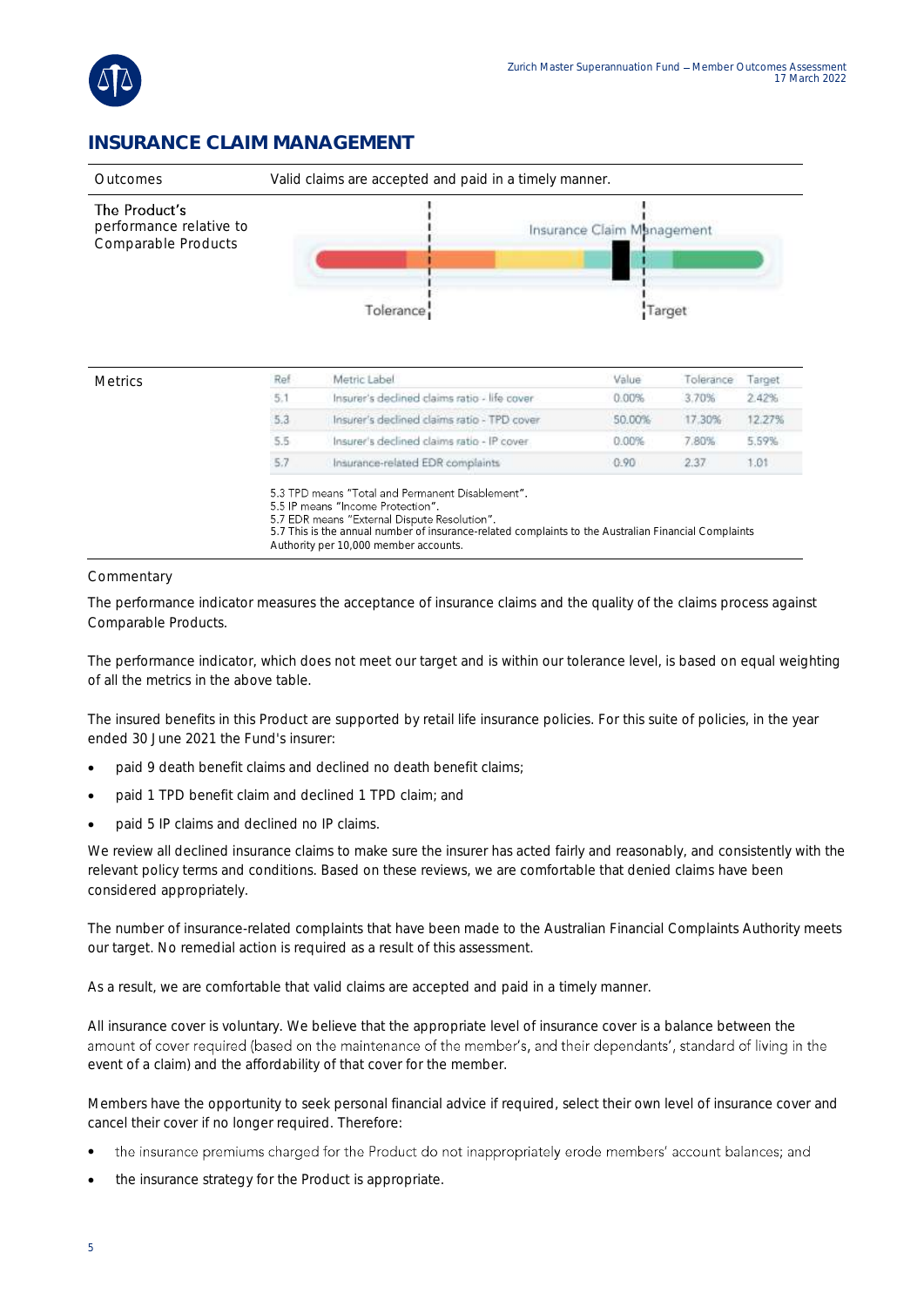

### **MEMBER SERVICES**

| Outcomes                                                        | Administration services satisfy member expectations. |                                                                                                                                                                                                                                                                                                                                                                        |        |           |        |
|-----------------------------------------------------------------|------------------------------------------------------|------------------------------------------------------------------------------------------------------------------------------------------------------------------------------------------------------------------------------------------------------------------------------------------------------------------------------------------------------------------------|--------|-----------|--------|
| The Product's<br>performance relative to<br>Comparable Products |                                                      | <b>Administration Services</b>                                                                                                                                                                                                                                                                                                                                         |        |           |        |
|                                                                 |                                                      | Tolerance <sup>1</sup>                                                                                                                                                                                                                                                                                                                                                 | Target |           |        |
| <b>Metrics</b>                                                  | Ref                                                  | Metric Label                                                                                                                                                                                                                                                                                                                                                           | Value  | Tolerance | Target |
|                                                                 | 7.1                                                  | Administration-related EDR complaints                                                                                                                                                                                                                                                                                                                                  | 1.79   | 4.82      | 2.07   |
|                                                                 | 7.2                                                  | Service Level Achievement                                                                                                                                                                                                                                                                                                                                              | 90.02% | 90.00%    | 95.00% |
|                                                                 |                                                      | 7.1 EDR means "External Dispute Resolution".<br>7.1 This is the annual number of administration-related complaints to the Australian Financial Complaints<br>Authority per 10,000 member accounts.<br>7.2 Service level achievement measures the portion of new member, contribution and benefit payment<br>transactions that were processed within our service level. |        |           |        |

#### Commentary

The performance indicator measures the delivery of administration services against our service levels.

The performance indicator, which does not meet our target and is within our tolerance level is based on an equal weighting of the above metrics.

Service level achievement (90.02%) does not meet our target and is within our tolerance level. No remedial action is required as a result of this assessment.

The number of complaints about administration services that have been made to the Australian Financial Complaints Authority meets our target. No remedial action is required as a result of this assessment.

As a result, we are comfortable that administration services satisfy member expectations because of the high rate of service level achievement and the number of administration related complaints is within tolerance level. Therefore, we consider the options, benefits and facilities offered in the Product are appropriate for members.

#### **SUSTAINABILITY**

| Outcomes                                                                            | The Product and Fund are sustainable and likely to deliver optimal outcomes in the<br>future. |                                  |           |           |           |
|-------------------------------------------------------------------------------------|-----------------------------------------------------------------------------------------------|----------------------------------|-----------|-----------|-----------|
| The sustainability of the<br>Product and Fund<br>relative to Comparable<br>Products |                                                                                               | Sustainability<br>Tolerance      | Target    |           |           |
| <b>Metrics</b>                                                                      | Ref                                                                                           | Metric Label                     | Value     | Tolerance | Target.   |
|                                                                                     | 8.2                                                                                           | Not member benefit flows p.a.    | $-9.27%$  | $-29.51%$ | $-1.52%$  |
|                                                                                     | 8.3                                                                                           | Average account balance          | \$107,847 | \$23,530  | \$124,315 |
|                                                                                     | 8.5                                                                                           | Movement in member accounts p.a. | $-10.72%$ | $-36.39%$ | $-8.01%$  |
|                                                                                     | 8.6                                                                                           | Average member age               | 59.3      | 58.00     | 48.70     |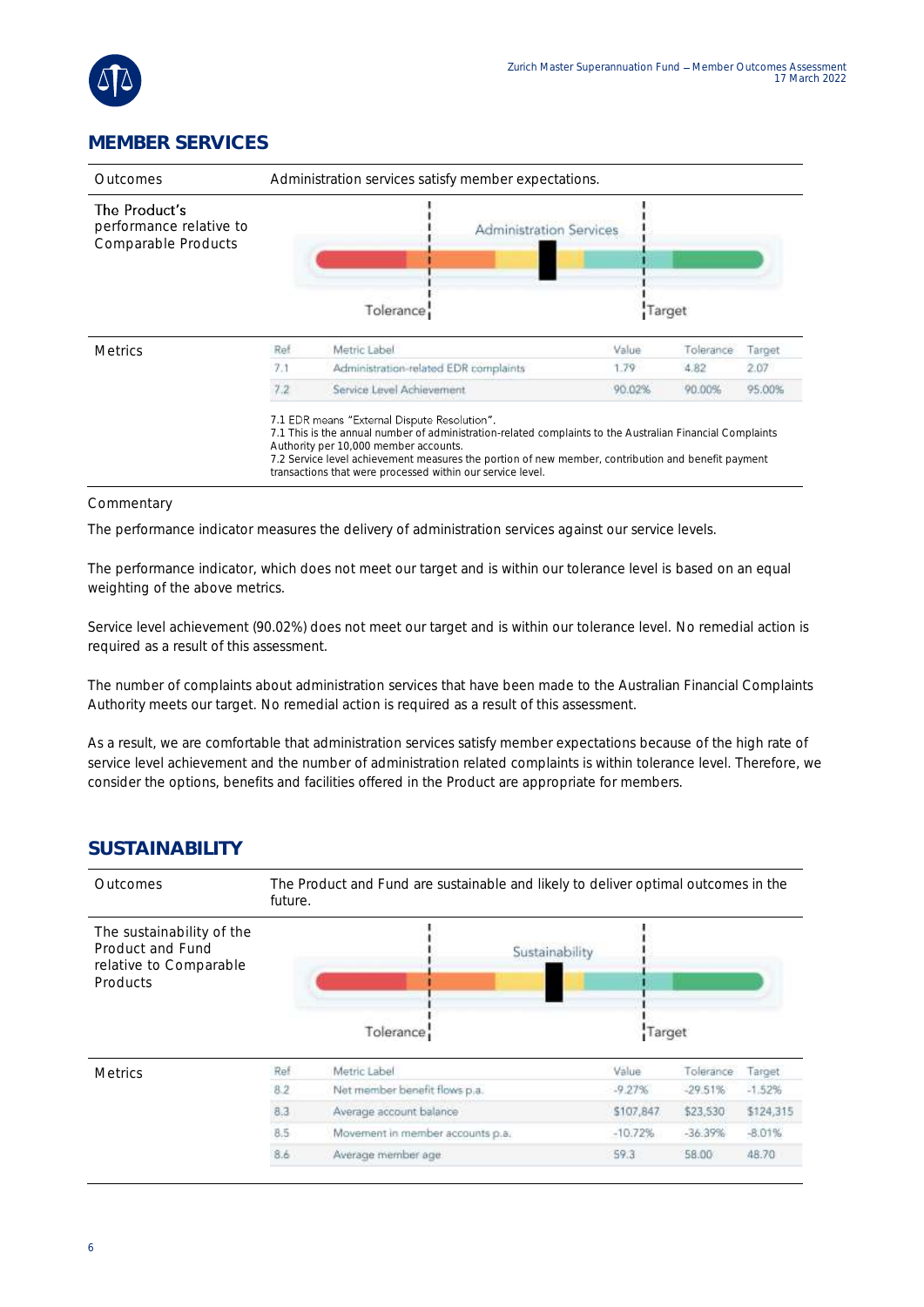

#### Commentary

The performance indicator measures the Fund's sustainability and likelihood of delivering optimal outcomes in the foreseeable future against other funds.

The performance indicator, which does not meet our target and is within our tolerance level is based on an equal weighting of the above metrics.

As the Fund is closed to new members, movements in member accounts and the average member age are expectedly below our targets. We expect these indicators will move further away from our targets as members move closer to retirement.

With total member benefits of \$996m and almost 11,200 members, the Fund retains sufficient scale to support member outcomes into the future. Nevertheless, we continue to monitor the impact that the expected reduction in Fund size may have on member outcomes.

Therefore, we are comfortable that the scale of the Product and the Fund does not disadvantage members.

### **LIQUIDITY**



#### **Commentary**

The performance indicator measures the Fund's ability to meet benefit and rollover requests in a timely manner.

The performance indicator meets our target. No remedial action is required as a result of this assessment.

We regularly monitor whether the investments and insurance policies would be able to meet cash requirements in extreme situations. Based on our analysis, we consider that benefits are supported by liquid investments and an insurer with a very strong capacity to meet its financial commitments.

As a result, we are comfortable that the level of liquidity risk for the Product is acceptable.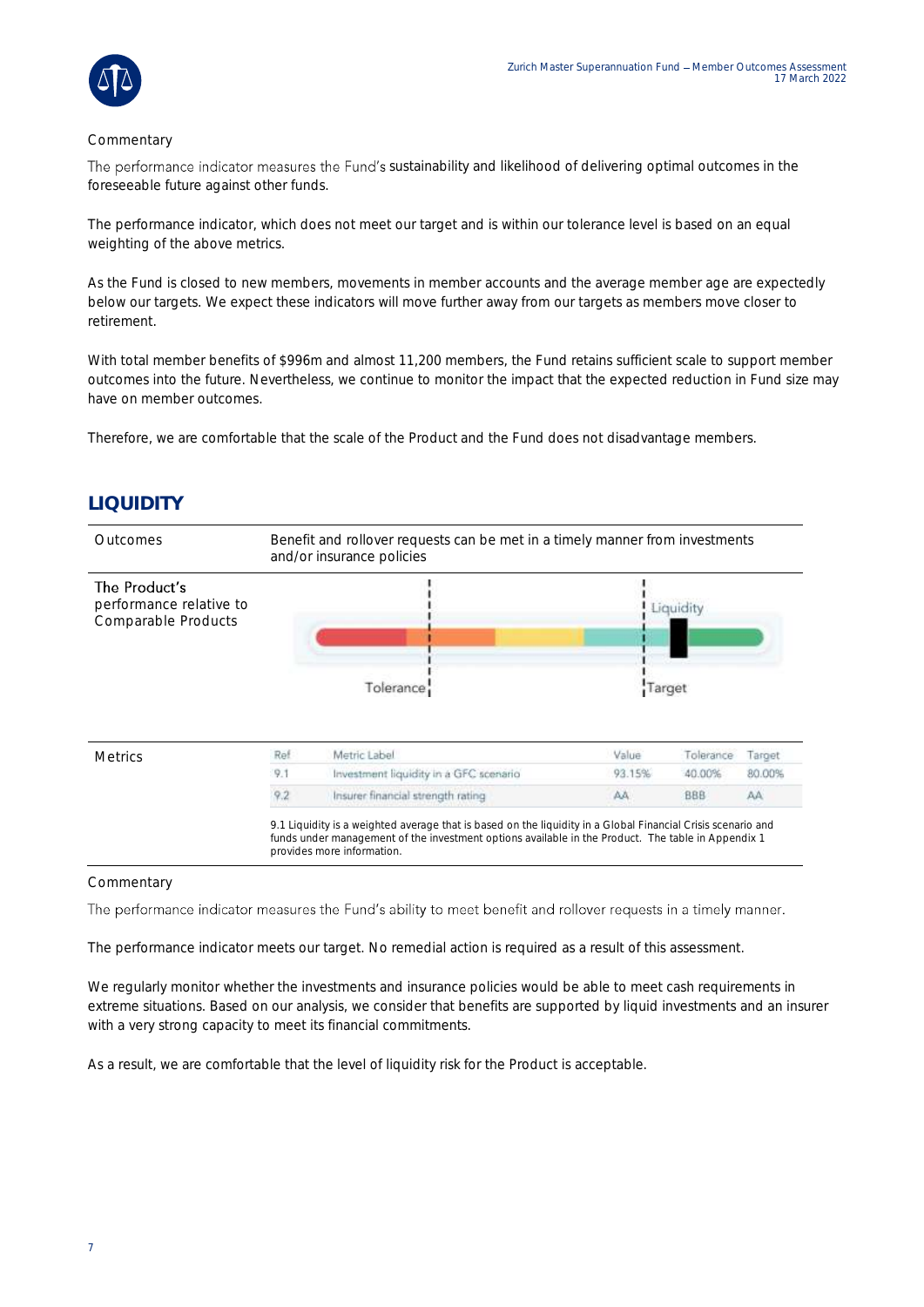

## **APPENDIX 1**

### **INVESTMENT OPTION INFORMATION**

|                                |                 |           | Investment Returns (% pa) |          |          |                  |
|--------------------------------|-----------------|-----------|---------------------------|----------|----------|------------------|
| Name                           | Growth<br>Ratio | Size (SM) | 1 Year                    | 3 Years  |          | 5 Years 10 Years |
| ZSP AUST FIXED INTEREST        | 0%              | \$4.2M    | $-0.37%$                  | 2.42%    | 1.56%    | 2.88%            |
| ZSP AUSTRALIAN PROPERTY        | 100%            | \$13.9M   | 28.36%                    | 4.36%    | 4.03%    | 9.53%            |
| ZSP AUSTRALIAN SHARE           | 100%            | \$21.0M   | 29.08%                    | 2.62%    | 5.67%    | 5.35%            |
| <b>ZSP BALANCED</b>            | 48%             | \$44.1M   | 12.13%                    | 4.89%    | 5.24%    | 5.70%            |
| <b>ZSP CAPITAL STABLE</b>      | 26%             | \$20.9M   | 5.83%                     | 2.89%    | 3.20%    | 4.12%            |
| ZSP CASH                       | 0%              | \$11.2M   | $-0.88%$                  | $-0.28%$ | $-0.06%$ | 0.58%            |
| ZSP CFS AUST SHARE             | 100%            | \$17.1M   | 33.00%                    | 13.39%   | 13.21%   | 10.36%           |
| ZSP GLOBAL GROWTH SHARE        | 100%            | \$1.8M    | 24.08%                    | 14.49%   | 14.76%   |                  |
| ZSP GLOBAL PROPERTY            | 100%            | \$0.6M    | 25.51%                    | 2.99%    | 2.84%    | 5.44%            |
| ZSP GLOBAL THEMATIC SHARE      | 100%            | \$63.3M   | 23.31%                    | 13.35%   | 12.22%   | 10.93%           |
| ZSP MANAGED GROWTH             | 68%             | \$170.9M  | 18.25%                    | 6.57%    | 7.29%    | 7,10%            |
| ZSP MANAGED SHARE              | 100%            | \$58.2M   | 26,94%                    | 9.66%    | 10.61%   | 8.82%            |
| ZSP NEF AUST FIXED INTEREST    | 0%              | \$0.3M    | $-0.62%$                  | 1.93%    | 1.03%    | 2.31%            |
| ZSP NEF AUSTRALIAN PROPERTY    | 100%            | \$0.7M    | 28.03%                    | 3.87%    | 3.49%    | 8.92%            |
| ZSP NEF AUSTRALIAN SHARE       | 100%            | \$0.9M    | 28.76%                    | 2.12%    | 5.12%    | 4.77%            |
| ZSP NEF BALANCED               | 48%             | \$0.5M    | 11.85%                    | 4.39%    | 4.69%    | 5.11%            |
| ZSP NEF CAPITAL STABLE         | 26%             | \$0.3M    | 5.57%                     | 2.40%    | 2.66%    | 3.55%            |
| ZSP NEF CASH                   | 0%              | \$0.2M    | $-1.13%$                  | $-0.75%$ | $-0.59%$ | 0.02%            |
| ZSP NEF CFS AUST SHARE         | 100%            | \$0.6M    | 32.66%                    | 12.85%   | 12.62%   | 9.75%            |
| ZSP NEF GLOBAL GROWTH SHARE    | 100%            | \$0.0M    | 23.77%                    | 13.95%   | 14.17%   |                  |
| ZSP NEF GLOBAL PROPERTY        | 100%            | \$0.0M    | 25.19%                    | 2.50%    | 2.31%    | 4.86%            |
| ZSP NEF GLOBAL THEMATIC SHARE  | 100%            | \$1.6M    | 23.00%                    | 12.81%   | 11.64%   | 10.32%           |
| ZSP NEF MANAGED GROWTH         | 68%             | \$7.3M    | 17.95%                    | 6.06%    | 6.73%    | 6.51%            |
| ZSP NEF MANAGED SHARE          | 100%            | \$0.9M    | 26.62%                    | 9.14%    | 10.04%   | 8.22%            |
| <b>ZSP NEF PRIORITY GROWTH</b> | 82%             | \$0.7M    | 21.77%                    | 6.90%    | 8.03%    | 7.47%            |
| <b>ZSP PRIORITY GROWTH</b>     | 82%             | \$33.1M   | 22.07%                    | 7.41%    | 8.60%    | 8.07%            |
| Weighted Average               | 75%             |           | 19.92%                    | 7.43%    | 7.92%    | 7.51%            |

This table provides information about the asset allocation, size and performance of the investment options available in the Product.